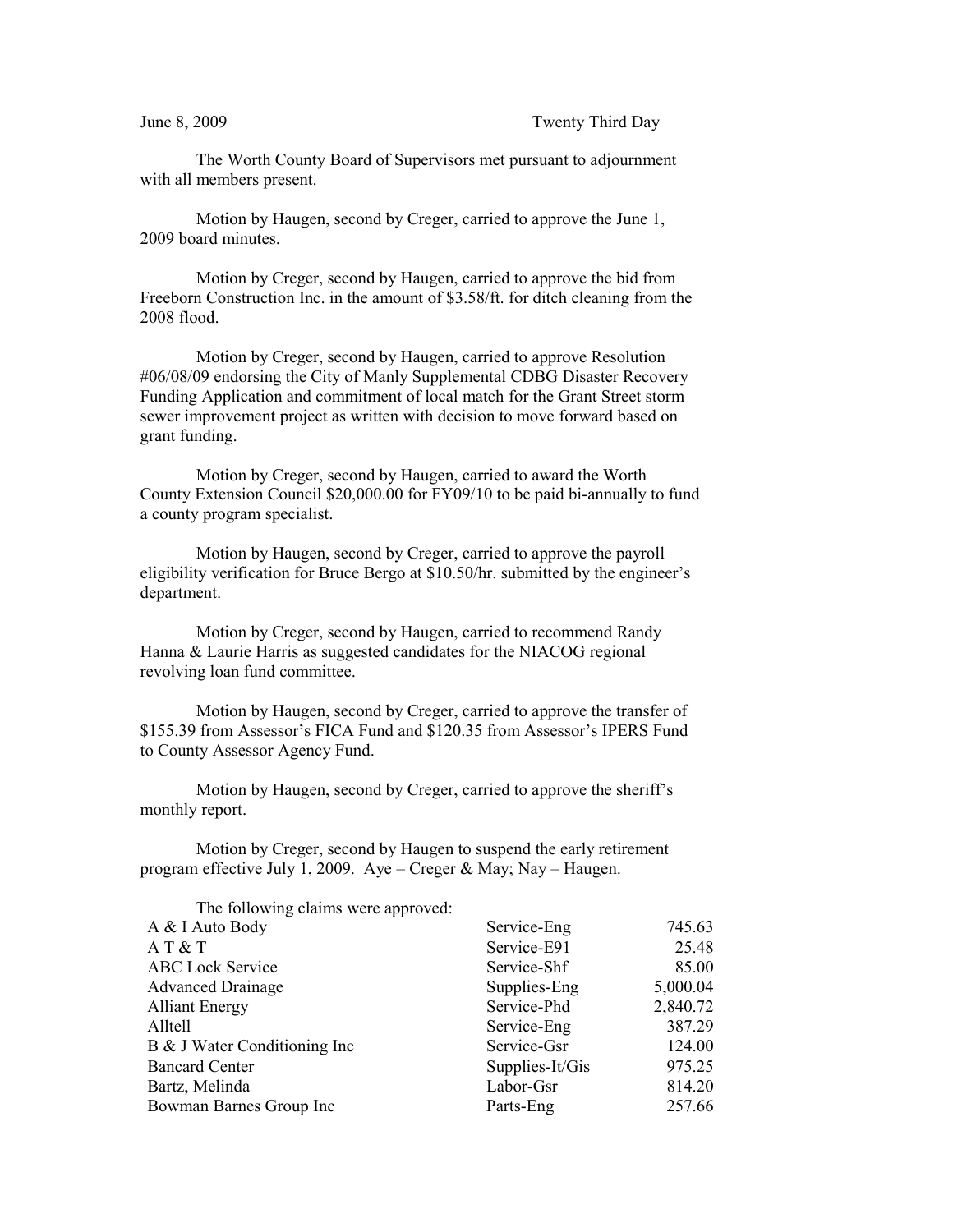| Brunsvold, Harold                   | Mileage-Zon      | 14.79    |
|-------------------------------------|------------------|----------|
| <b>Carquest Auto Parts</b>          | Parts-Eng        | 452.60   |
| CDW Government Inc                  | Supplies-Dap     | 7,590.00 |
| City of Fertile                     | Rutf-Eng         | 1,263.07 |
| City of Grafton                     | Rutf-Eng         | 858.34   |
| City of Hanlontown                  | Rutf-Eng         | 307.56   |
| City of Joice                       | Service-Eng      | 798.53   |
| City of Kensett                     | Service-Eng      | 416.80   |
| City of Manly                       | Service-Eng      | 25.78    |
| City of Northwood                   | Service-Phd      | 157.96   |
| Comfort Inn                         | Edu-Phd          | 80.24    |
| Creger, Jeffrey                     | Mileage-Sup      | 151.47   |
| Duncan Heights Inc                  | Service-Mha      | 4,174.20 |
| Ehrich, Cherrice                    | Mileage-Mha      | 132.60   |
| <b>Electronic Engineering</b>       | Service-Shf      | 8,534.17 |
| <b>Electronic Specialties</b>       | Service-Eng      | 110.00   |
| Fisher, Jane                        | Mileage-Mha      | 76.67    |
| Francis Lauer Youth Services I      | Service-Juv      | 93.30    |
| Gildner Properties                  | Rent-Soc         | 200.00   |
| Greve Law Office                    | Copies-Att       | 91.50    |
| Groveline                           | Service-Gsr      | 386.05   |
| Hanson, Patty                       | Mileage-Mha      | 63.77    |
| Haugen, David                       | Mileage-Sup      | 20.40    |
|                                     |                  | 9.69     |
| Hengesteg, Clair                    | Mileage-Zon      |          |
| <b>Hopkins Medical Products</b>     | Supplies-Ema     | 1,210.50 |
| <b>Hsbc Business Solutions</b>      | Supplies-Eng     | 229.99   |
| Huber Supply Co                     | Supplies-Eng     | 79.59    |
| IA Dept of Transportation           | Supplies-Eng     | 1,900.59 |
| <b>Iowa Prison Industries</b>       | Supplies-Eng     | 550.00   |
| Jensen, Bobbie                      | Mileage-Mha      | 72.93    |
| Larsons Hardware Hank & Rental      | Supplies-Ema     | 130.33   |
| <b>Lawson Products Inc</b>          | Supplies-Eng     | 785.64   |
| Liberty Square                      | Service-Mha      | 1,979.66 |
| Low's Standard                      | Service-Asr      | 31.49    |
| Lupkes, Jayne                       | Mileage-Zon      | 12.24    |
| Mail Services Llc                   | Service-Trs      | 277.65   |
| Manly Fire Dept                     | Reimburse-E911   | 2,000.00 |
| Mason City Overhead                 | Service-Eng      | 90.40    |
| May, Dennis                         | Mileage-Sup      | 26.52    |
| Mediacom                            | Service-Phd      | 159.90   |
| Menards                             | Supplies-Ema     | 38.16    |
| Meridian It Solutions Inc           | Service-Phd      | 1,470.47 |
| Metal Culverts Inc                  | Supplies-Eng     | 531.60   |
| Mireles, Sandra                     | Mileage-Mha      | 451.86   |
| <b>Next Generation Technologies</b> | Service-Mha      | 5,610.00 |
| <b>NIACOG</b>                       | Service-Tra      | 2,022.55 |
| Niebur, Ellen                       | Exp-Mha          | 78.79    |
| Northwood Anchor                    | Subscription-Eng | 36.00    |
| Northwood Electric Inc              | Service-Gsr      | 52.46    |
| Northwood Sanitation                | Service-Phd      | 245.00   |